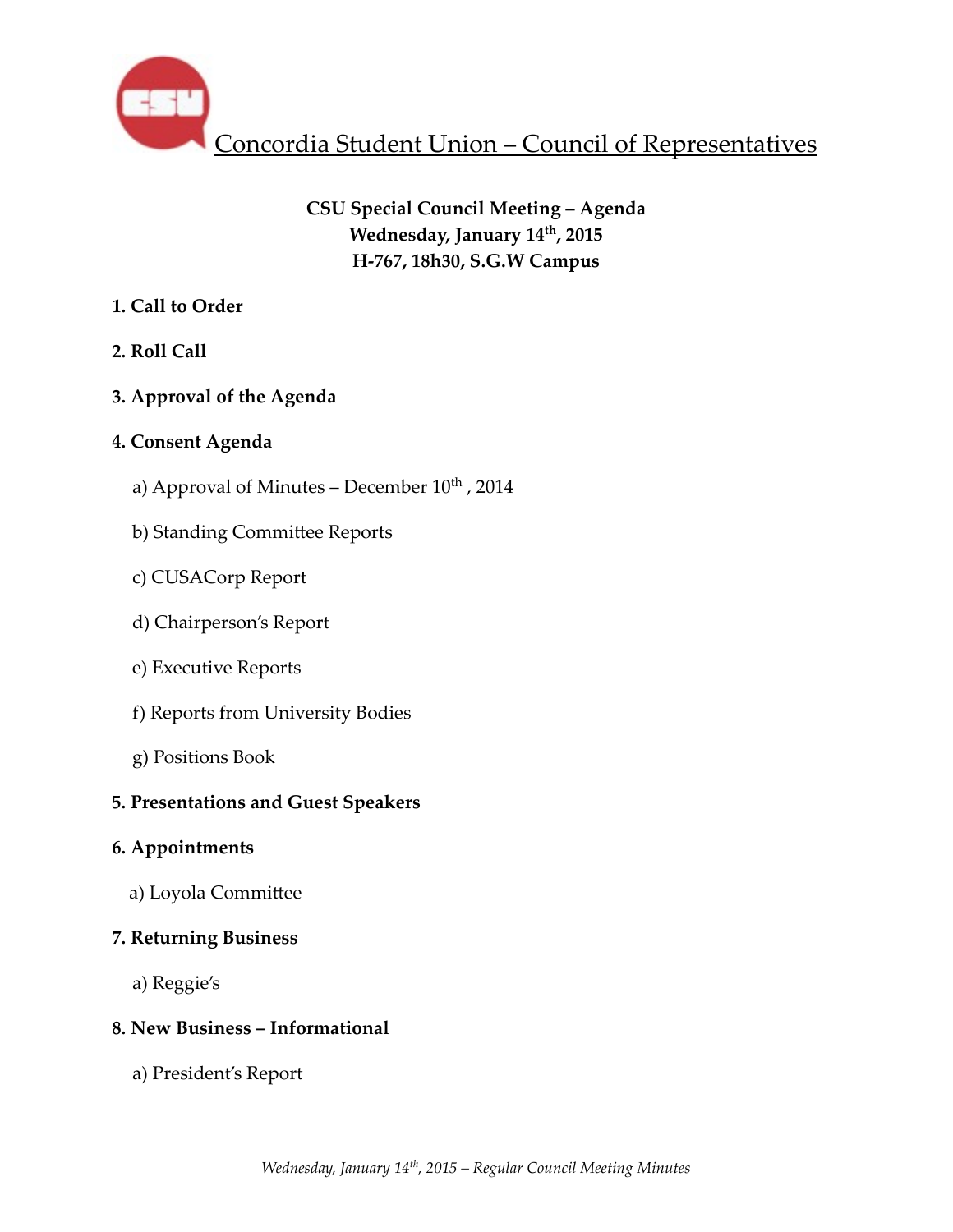

- b) CSU Website
- c) Daycare Report
- **9. New Business Substantive**
- **10. Question Period & Business Arising**
- **11. Announcements**
- **12. Adjournment**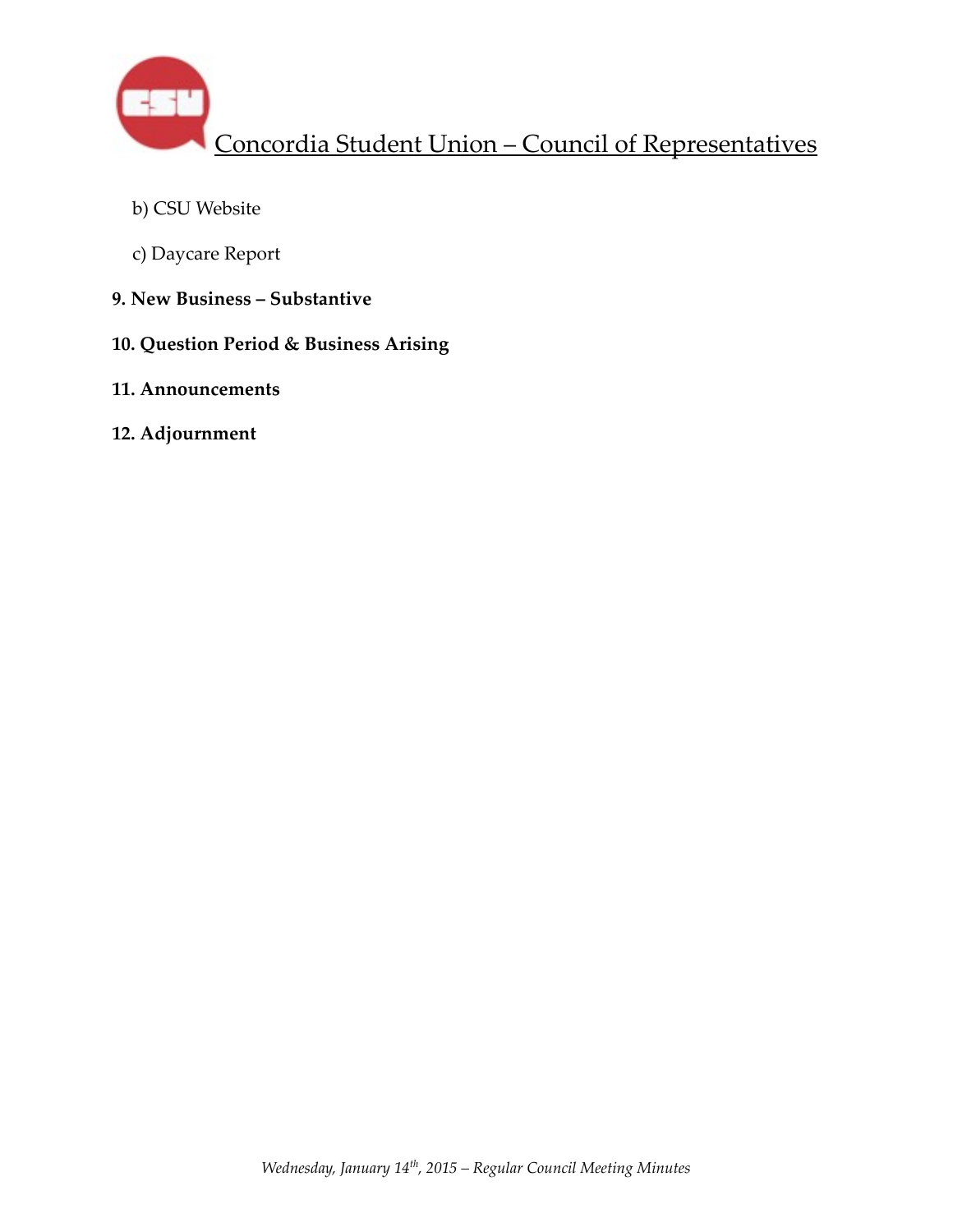

# **CSU Special Council Meeting – Minutes Wednesday, January 14th, 2015 H-767, 18h30, S.G.W Campus**

## **1. CALL TO ORDER**

Meeting is called to order at 18h38.

We would like to acknowledge that Concordia university is on the traditional territory of the Kanien'keha:ka (Ga-niyen-gé-haa-qa), a place which has long served as a site of meeting and exchange *amongst nations. Concordia recognizes, and respects the Kanien'keha:ka (Ga-niyen-gé-haa-ga)* as the *traditional custodians of the lands and waters on which we meet today.* 

## **2. ROLL CALL**

Executives present for the duration of the meeting were *Katherine Bellini* (VP Clubs & Internal Affairs), *harles Bourassa* (VP Student Life), *Jessica Cabana* (VP Sustainability), Anthony Garoufalis-Auger (VP External Affairs & Mobilization), *Heather Nagy* (VP Finance), *Benjamin Prunty* (President), *Gabriel Velasco* (VP Loyola), and *Terry Wilkings* (VP Academic & Advocacy).

Councillors present for the duration of the meeting were Jeremy Blinkhorn (Fine Arts), Marie Brière de la *Hosseraye* (Independent), *Scott Carr* (JMSB), *Jenna Cocullo* (Arts & Science), *Emily Fisher* (Arts & Science), Faddy Kamel (ENCS), Paul Jerajian (Arts & Science), Lucinda Marshall-Kisparissis (Arts & Science), *Caroline Messier-Gémes* (JMSB), *Marion Miller* (Fine Arts), *Nicholaos Mouzourakis* (ENCS), *Terry Ngala* (Independent), *Angelica Novielli* (Arts & Science), *Matthew Palynchuk* (Arts & Science), *Marcus Peters* (Arts & Science), *Thomas Radcliffe* (Arts & Science), *Michael Richardson* (JMSB), *Vicky Rodgers*  (JMSB), *Taimur Tanoli* (JMSB), *James Tyler Vaccaro* (Arts & Science), *Chloë Williams* (Arts & Science) and *Rami Yahia* (ENCS).

Councillors absent for the duration of the meeting granted reprieve were *John Talbot* (Arts & Science).

Councillors absent for the duration of the meeting not granted reprieve were *Gemma Acco* (Arts & Science), *Maylen Cytryn* (JMSB), *Jason Poirier-Lavoie* (Arts & Science), *Jeremy Tessier* (Arts & Science) and *Emma Wilson* (Fine Arts).

## **3. APPROVAL OF THE AGENDA**

**Chair**: We have one absence from **John** who is out of the city.

**Vicky Rodgers** moves to excuse John Talbot's absence. Seconded by **Michael Richardson**.

**VOTE**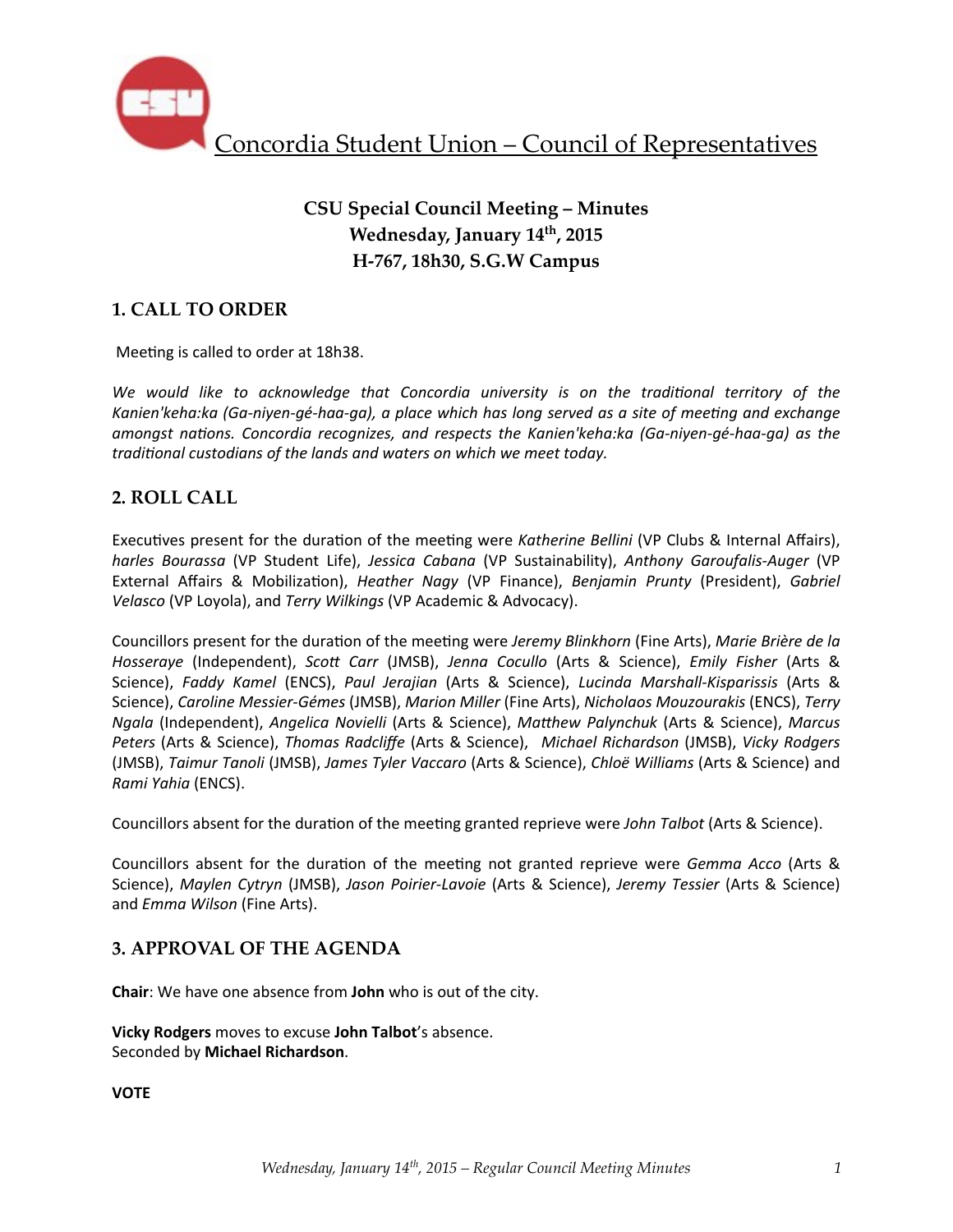

In favour: 15 Opposed: 0 Abstentions: 1 (Nicholaos)

*Motion carries.* 

**Vicky Rodgers** pulls out *President's Report* from 4. Consent Agenda to be discussed under 8. New *Business* – *Informational*.

**James Tyler Vaccaro** adds *CSU Website* to be discussed under *8. New Business* – *Informational.* 

**VOTE** In favour: 18 Opposed: 0 Abstentions: 0

*Motion carries.* 

**Vicky Rodgers** moves to approve all items under 4. Consent Agenda. Seconded by Matthew Palynchuk.

#### **VOTE**

In favour: 17 Opposed: 0 Abstentions: 3 (Nicholaos, Michael, Scott)

*Motion carries.* 

## **4. CONSENT AGENDA**

#### a) Approval of Minutes – December  $10^{th}$ , 2014

**Ratified by consent.** 

#### **b) Standing Committee Reports**

**Ratified by consent.** 

## **c) CUSACorp Report**

**Ratified by consent.** 

#### **d) Chairperson's Report**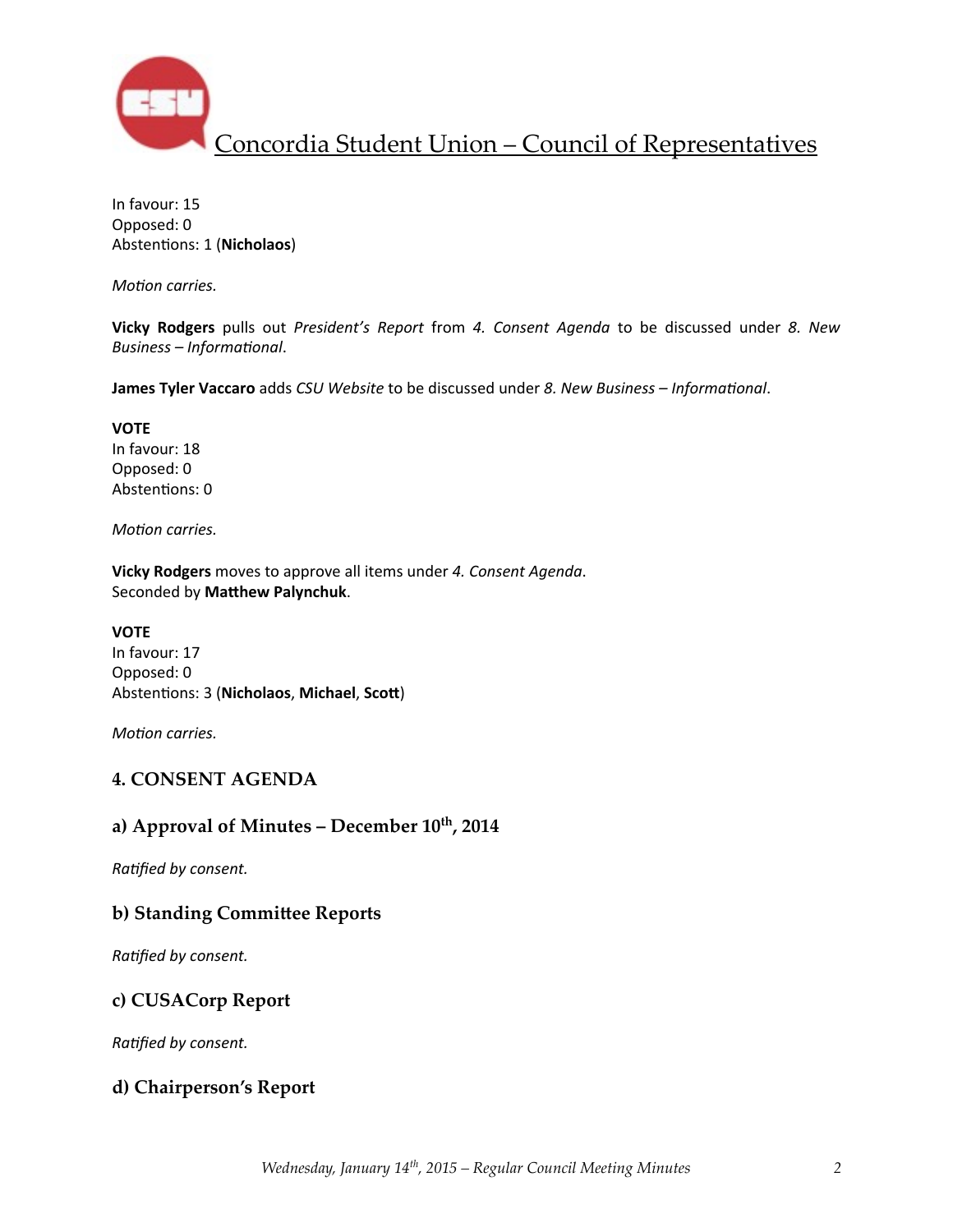

**Ratified by consent.** 

## **e) Executive Reports**

*Ratified by consent.* 

## **f) Reports from University Bodies**

**Ratified by consent.** 

## **g) Positions Book**

**Ratified by consent.** 

### **5. PRESENTATIONS & GUEST SPEAKERS**

*No presentations or quest speakers at this meeting of Council.* 

### **6. APPOINTMENTS**

#### **a) Loyola Commi\_ee**

**Gabriel Velasco**: As with the last meeting, there is one vacant councillor position so we can begin the nomination process. Is anyone interested in the one vacant Loyola Committee councillor spot?

**Jeremy Blinkhorn:** When does the committee meet?

Gabriel Velasco: The meeting day which works for everyone this year is on Monday afternoon, and we alternate between the campuses downtown and Loyola as much as possible. We are alright for councillors right now, but if you would like to join, you are more than welcome.

#### **Rami Yahia** nominates **Faddy Kamel**.

#### *Faddy Kamel accepts.*

**Rami Yahia: Faddy** is someone who likes to get involved in different activities and he is organized and would contribute greatly. He has many great ideas he has spoken to me about and would work well with this committee.

Faddy Kamel: So the committee basically manages everything on Loyola Campus? Does it do the services, events and things?

Gabriel Velasco: We have direct input in most things which happen with regards to the CSU on Loyola. We will be reviewing the budget and helping out other unions on campus with respect to funding.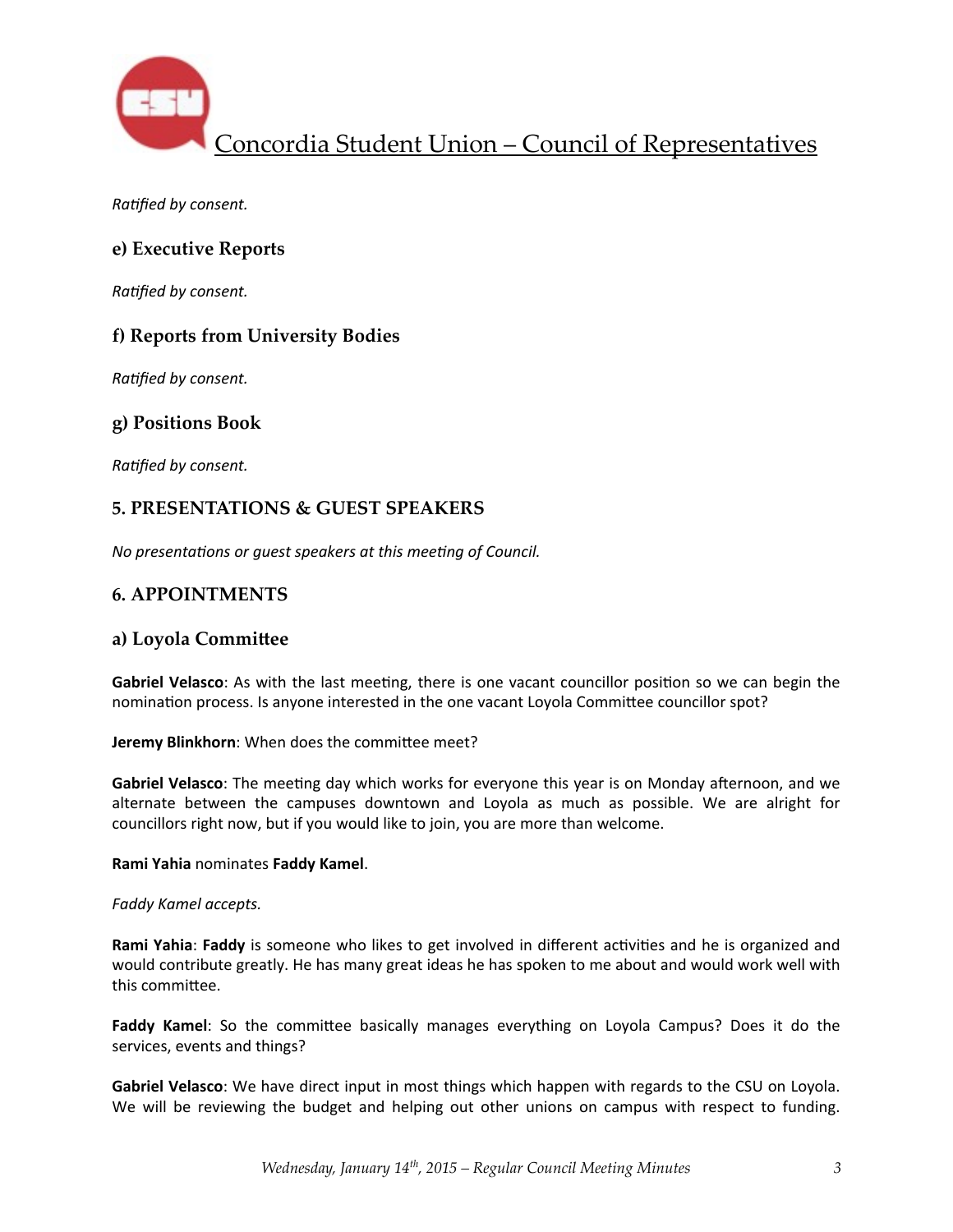

Things to look forward to are a couple of events we are hosting. A project last semester was the Hive Cafe and now we will continue with the art project and finalizing this. I will bring you up to speed on everything though.

**James Tyler Vaccaro**: Do you have classes on the Loyola Campus?

**Faddy Kamel:** No, but the meetings alternate between downtown and there.

Gabriel Velasco: We alternate them by the week. There have been More downtown than at Loyola so far, so maybe this semester it will be the opposite to balance it out. It is not a huge deal if you are not a Loyola student. I recognize that there are no other committees available.

**VOTE** In favour: 19 Opposed: 0 Abstentions: 0

*Motion carries.* 

## **7. RETURNING BUSINESS – INFORMATIONAL**

## **a) Reggie's**

**Vicky Rodgers**: I had a lot of students who reached me in order to know what is going on with Reggie's, when is it due to be completed in terms of renovations, and also if there would be any conflict with Concordia's administration, and I would like to have some answers to these questions.

**Benjamin Prunty**: There is no conflict with the university regarding Reggie's. Maybe Kate could give a brief update about the progress and when we could expect construction to be finished.

**Katherine Bellini**: The last update we had was that we approved the conceptual design phase, and right now the architectural firm is increasing the amount of details on the space so that we can go to tender. As is stands, the project should be completed and the construction phase started in late February or March. The timeline needs to be adjusted so we cannot give a final date. I have not met with the representative since the break, which should happen this week, and next Council I will have the documents.

**Benjamin Prunty**: When we say that construction should start in February, this means that large expenses will need to be approved by Council, and then we will also need to answer questions as to whether or not board has legitimacy to approve such large expenses. This will be a large issue coming up and it will be up to Council on how to move forward. I will make recommendations, but I have not solidified them yet.

**Vicky Rodgers:** What is the worst case scenario in terms of a timeline?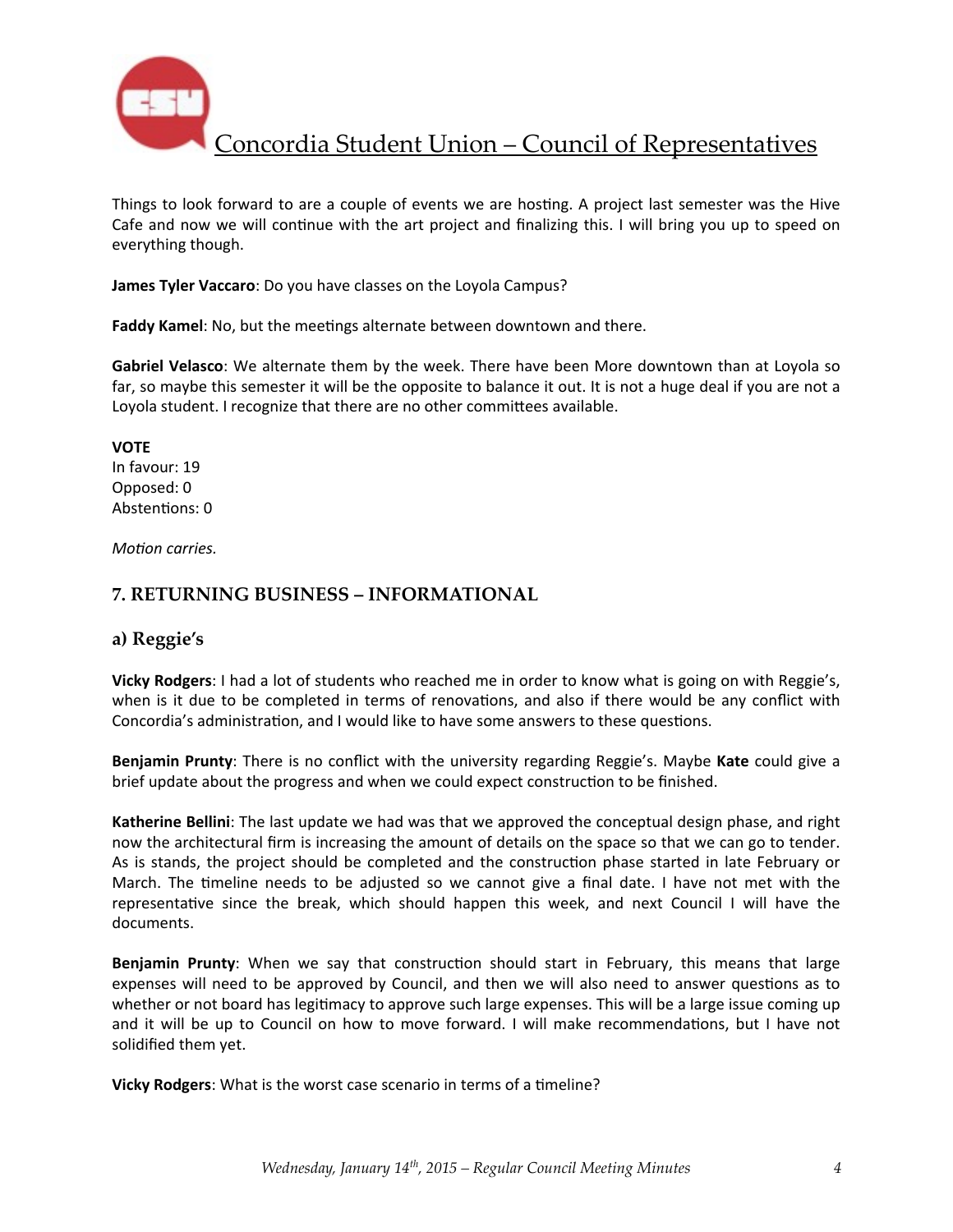

**Benjamin Prunty**: September is the most likely scenario, no matter what.

**James Tyler Vaccaro: Kate's** presentation in November was really good and provided a lot of information. It might be useful to present a condensed version of that to students like in the newsletter, or have an information session or workshops. It will ease the amount of questions and raise interest at the same time.

**Benjamin Prunty**: There are multiple projects that we need to do that with, and we are considering something like a mandatory clubs event to tell them about these things, and we are looking at options to get the rest of the information out. We definitely need to do that since it is a big deal.

**Katherine Bellini**: The project was discussed at the Council retreat and I presented over two (2) days the project, so that we are all on the same page internally. Now we are considering creating some kind of presentation package to the students-at-large.

### **8. NEW BUSINESS – INFORMATIONAL**

### **a)President's Report**

**Vicky Rodgers**: The report reads, "On top of this, we will also need to be highly communicative about our financial situation and how we intend on resolving the significant cash-flow issues that we see coming during the mandate following ours." Last June I asked **Heather** a question concerning the fact that next year's executive cannot face certain challenges, and I would like to have some kind of answer on those financial issues for next year.

**Heather Nagy**: I gave an update of the cash flow analysis at the Council Retreat in full. Since we overcame this issue in October, the major problem I have written about is the nature of CSU activities and when they happen. The largest ones happen at Orientation before we get the fee levies in from the students in October. We overcame that this year with careful planning and maneuvering, and it looks like now the CSU will run into the next cash flow problem as early as next August or September. Next year's executive team will be in a time crunch for two (2) to three (3) months until they get their fee levies, but we have not yet devised a concrete plan to be brought to Council as to how to circumvent that. As it stands, this current year will not come up against any cash flow problems as all expenses are on track. I do not want to leave next year in a bad situation, and it may be as simple and when the Orientation expenses are paid, and at what time. We were proud to pay them off right away, but maybe we should have left paying some of the larger suppliers to October. We have some ideas about spending caps. A lot of this will be included in the mid-mandate report, or if you are interested in seeing it prior we can make time.

**Vicky Rodgers**: The issue is that the next year's elections will happen in two (2) months which does not give a lot of time for teams that plan on running to make some kind of financial projection of their capacities. When is the financial update going to be done, and when will the plan be known for future years?

**Heather Nagy:** Well a lot of that will be seen next meeting in the mid-mandate report, and hopefully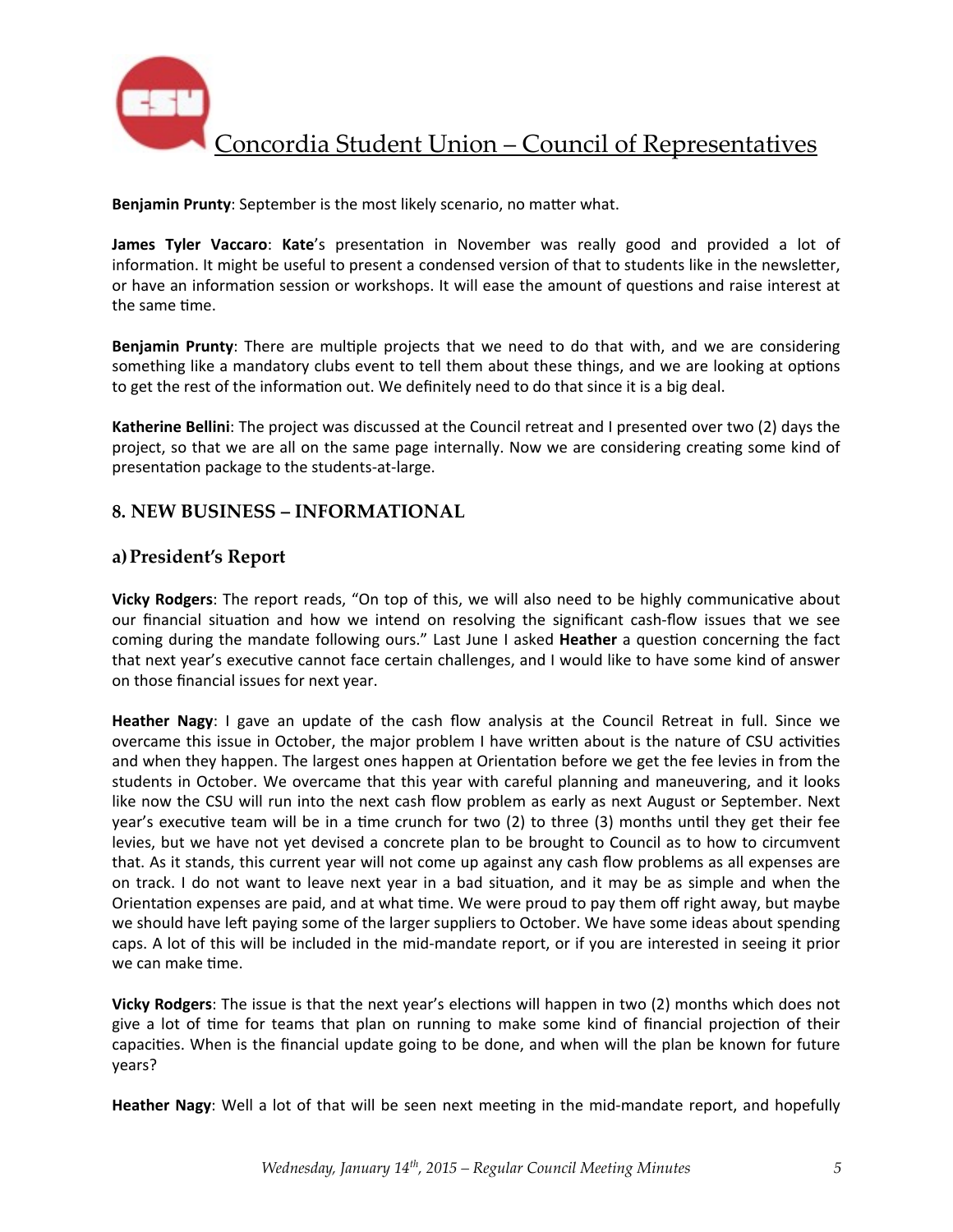

there will be other things to bring to the table in terms of changing the Standing Regulations or having Council adopt an idea of financial sustainability for the future of the CSU in the February or March meeting. I am very aware that elections are coming up and we should make sure that we have a better idea as a board, and that the board is going in the right direction. I have spoken a bit at Council and the Finance Committee about making sure that the way the budget is done next year will be more in collaboration with myself and the finance team, or Robert mostly, because it is sort of problematic coming into office and being asked for an annual budget without enough time to create one. These are the biggest concerns for the incoming team, that the budget should be set out for things like payroll increases, which is a major cost, administrative expense increases which lumps our phone, legal services and operational expenses, and the last big discretionary line that is all the student discretionary budgets lumped into one consolidated projected line, or how much can be expected to increase in those amounts. I am aware of the timeliness, but everything is timely in this job and I am not very worried. There will be about four  $(4)$  pages of finances.

**Scott Carr**: I was wondering if these finance reports have been sent out to councillors?

**Heather Nagy:** Some have been sent out.

**Scott Carr:** I have not received anything and it would be nice to see them.

**Heather Nagy**: I will send out the finance presentation done for Council Retreat and people can see where we are at with the finance projects.

**Scott Carr**: About cash flow issues, would it be possible to get an update about how the university's new accounting system would modify inflows of cash, and more for just in general, every student organization goes through the same cash flow issue in August so it is not that concerning.

**Michael Richardson**: Would you be able to know if there are cost-cutting possibilities that you could incur this year which might offset the challenges moving into next year?

Heather Nagy: Yes. Robert does all of the administrative salary projections according to the collective agreement, because that is his expertise and he is working on it right now. This will be in the midmandate report.

**Michael Richardson**: It might be a good idea to sit down with next year's executive and build next year's budget with them. New executives come in with little experience and you have all the experience. I would like to make this a formal recommendation.

**Heather Nagy**: I think that this should be a policy and that we should develop it as a Standing Regulation and submit it to the Policy Committee for review and bring it to Council to ratify. This should be in writing so that the CSU has knowledge of their own finances from year to year.

**Benjamin Prunty**: It is painful to cost-cut, but things like the fact that we have not hired a Sustainability Coordinator even though we wanted are part of this, simply because right now it is not a good idea. This is kind of the standard method of cost-cutting.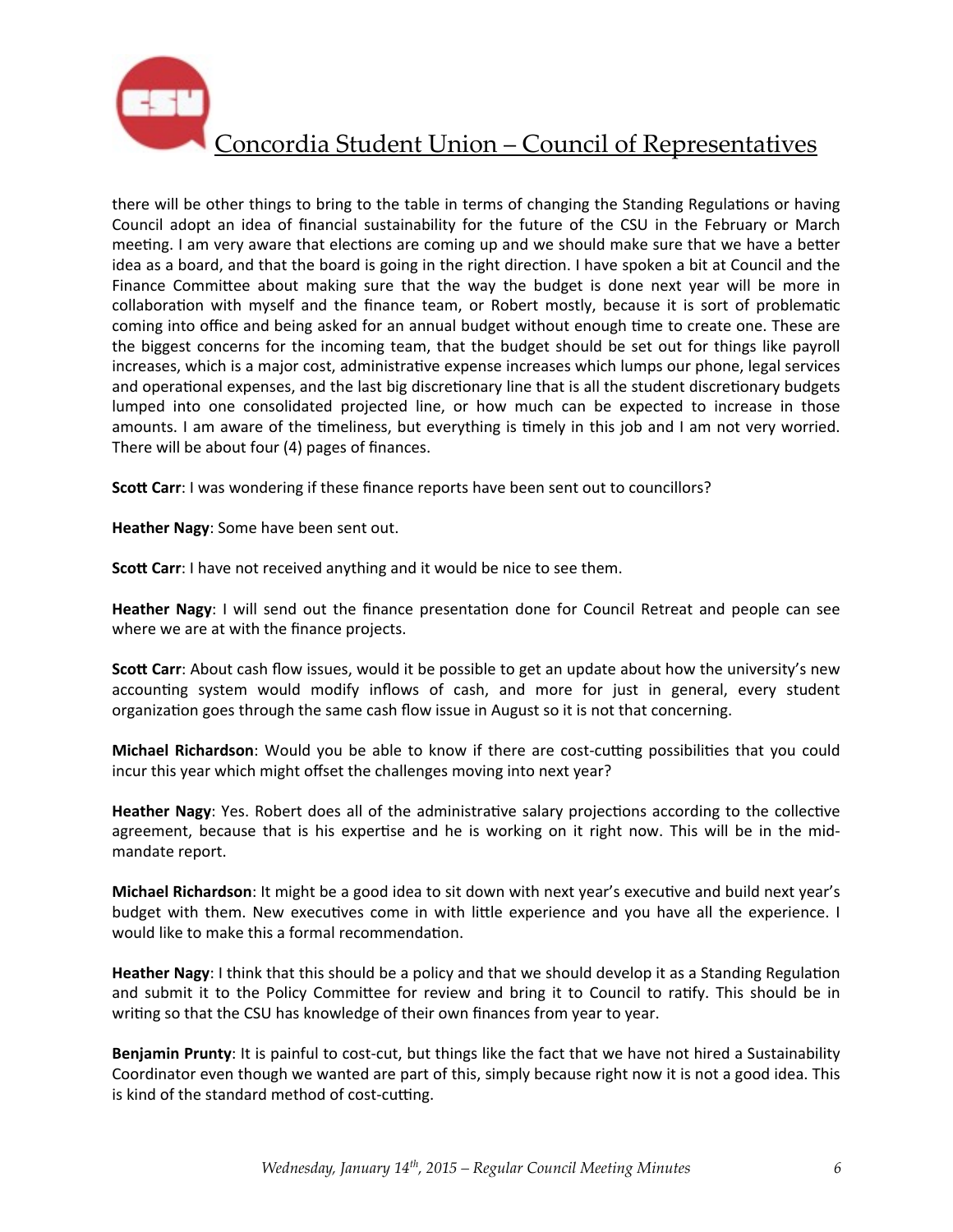

**Vicky Rodgers:** Do you plan to submit a fee levy increase?

Benjamin Prunty: No, definitely not. Council votes on this, but it is not in the plan.

**Terry Wilkings** moves to approve the President's Report. Seconded by **Chloë Williams**.

**VOTE** In favour: 21 Opposed: 0 Abstentions: 1 (Nicholaos)

*Motion carries.* 

#### **b) CSU Website**

**James Tyler Vaccaro**: I read The Link article and looked at the website – does it have the ability to do what the old one did on the backend like clubs access, updating information, etc? I do not see this feature.

**Charles Bourassa**: That will all be on the website by early February.

**Chair**: I was speaking with the IT coordinator and he walked me through the way clubs can become a new club. He showed me the application forms and abut six (6) clubs have set up pages so it seems to be accessible. 

**Charles Bourassa**: If anyone has recommendations, we are meeting tomorrow to talk about the content and page structures, so you can send things my way if there is anything.

**Benjamin Prunty** moves to take a ten (10)-minute recess. Seconded by Matthew Palynchuk.

**VOTE** In favour: 14 Opposed: 1 Abstentions: 0

*Motion carries.* 

*Meeting enters recess at 19h07.* 

*Meeting reconvenes at 19h22.* 

## **c) Daycare Report**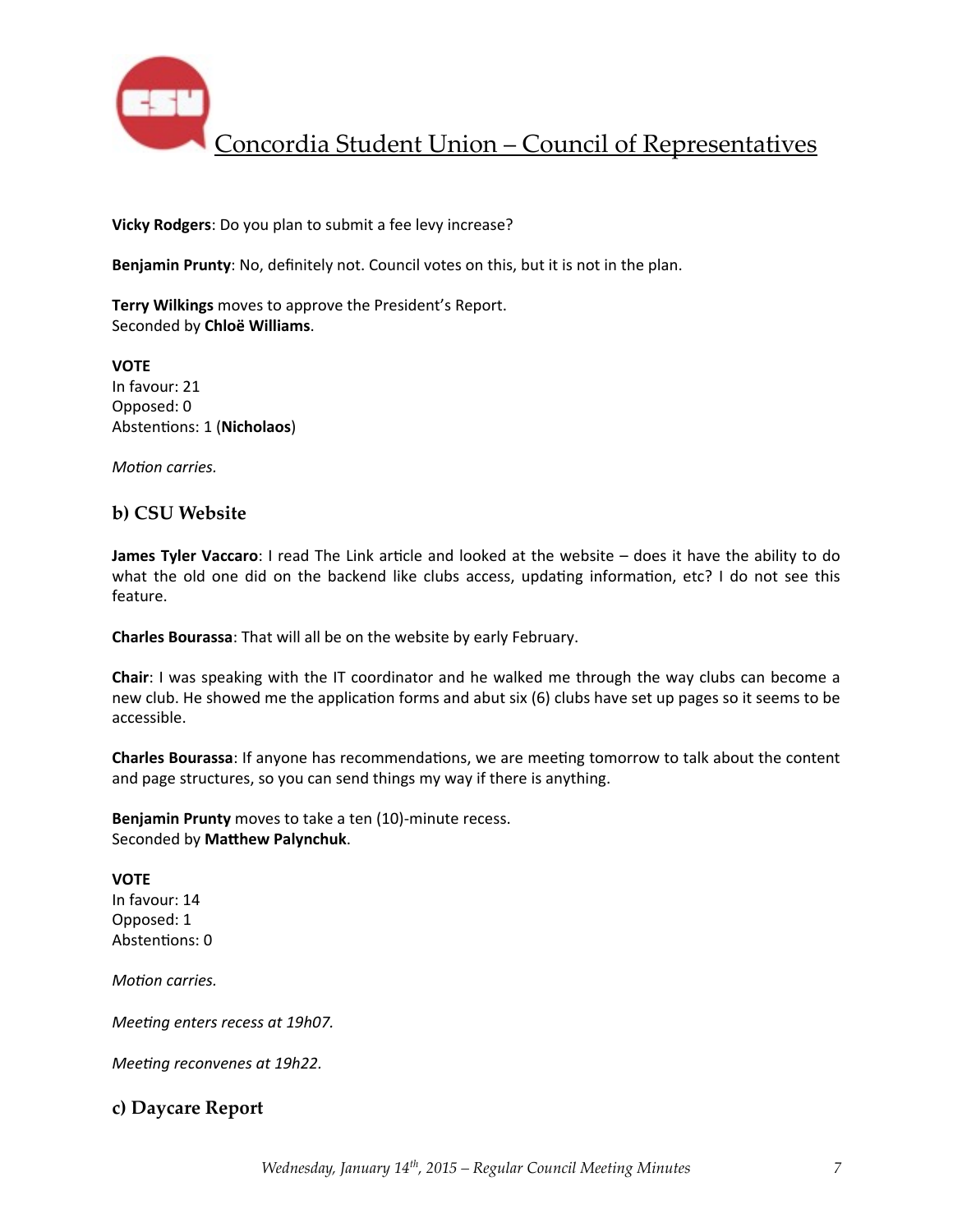

**Terry Wilkings**: I figured I would just give a bit of a history of how we got here – over the summer, several discussion were had indicating a lack of support the university has been providing to student parents. There was the Concordia University Student Parents Centre (CUSP) Report which outlined various barriers to success student parents face which came out in September. We presented to Council the options of producing a report on daycares and the CSU. Luckily, Council agreed to finance the report and we were working in collaboration with Sara Mengel, who has been working in the child service sector for several years in both Quebec and Ontario, and she diligently reviewed a lot of the resources available in a public form. She also discussed this with key actors at other university daycare systems such as the one at the Students' Society of McGull University (SSMU) and the Confédération des Associations d'étudiants et étudiantes de l'Université Laval (CADEUL) which also has a student-run daycare service. The report outlines many different elements  $-$  all of the requirements which must be satisfied in order to qualify as a centre de la petite enfance (CPE) (subsidized daycare), and substantial considerations which must be included in being prudent moving forward. Besides that, in the byelections in November we asked a question to students asking if the CSU should continue prioritizing this, and students were overwhelmingly in support – 87% voted in favour, which was the second most supported question besides the student housing initiative. Following this outcome, we spoke with Roget Cote the VP Services and set up a meeting before the end of the semester. I was very pleased as it was a very positive gesture made when Roger decided to include Martine, the director of space planning of the university, in the meeting, which is a strong indicator of them planning to do this instead of postponing it for several months. They were concerned with what our preferences were and whether we were aware of the bureaucracy to qualify as a CPE and what that means, and the production of the report was helpful in demonstrating to the university that we are aware of what we are getting ourselves into before applying for a permit to operate. Secondly, we need to apply for the permit to become a CPE. Several locations have been discussed at both campuses and I do not really want to go into specifics since these are hypothetically suggestions which are now being explored. I received an email from Roger half an hour before the meeting saying that we will meet soon to discuss the feasibility. Besides that, I can answer questions about the daycare document. I had sent it out relatively late (later than ideal), but some councillors are very passionate about having the project succeed. If you want to set up a meeting outside of Council, we could discuss how to move forward. **Heather** will touch on the finances.

Heather Nagy: Sarah Mengel initially gave us several Excel tables which delineated the costs she foresaw in the running of a daycare and its set-up. I consolidated all of those numbers into the finance estimates in the document, and it is a very rough overview of the sorts of supplies necessary for each of the stations, going from necessary to ideal, including an office and kitchen set-up. We must serve one hot meal and two (2) snacks at a minimum. The operating costs in terms of staff is in three (3) columns in the document on page 17 which start with twenty-four (24), fifty (50) and eighty (80) as the number of spots, which indicates the number of children. The details are in the report. The feasibility of the CSU financing this project and at what level, and also to do the estimate for that against what the provincial subsidy would be is in a box at the bottom of the page on page 17.

Terry Wilkings: Something I forgot to mention which I spoke about to Michael is that the biggest variable before speaking definitively is where the daycare will be located. The size of the space will determine the number of spots. We are required 2.3 feet per child from age x to y, and this changes per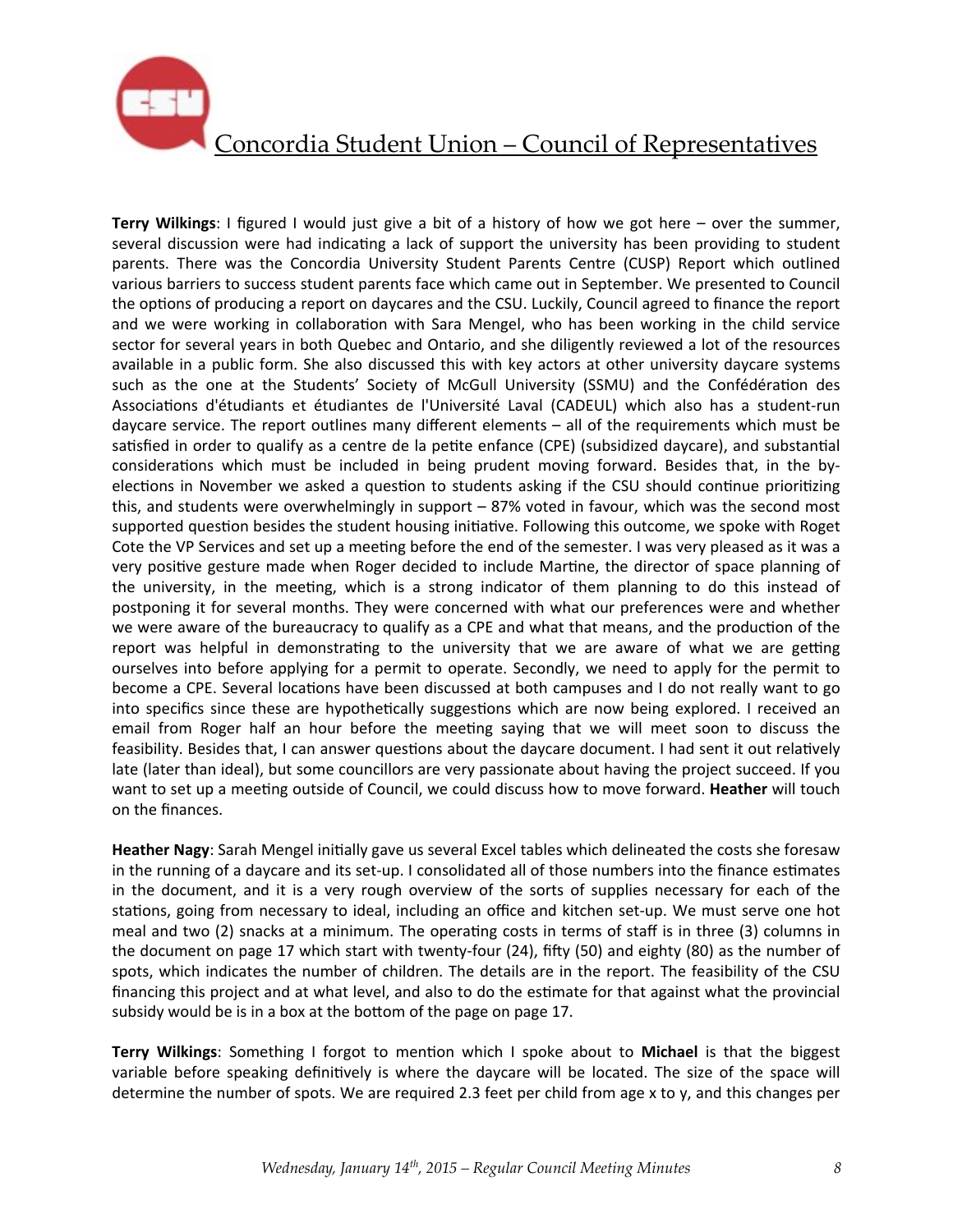

age of the child. After this, we will scope the scale of the renovations. The biggest variable or unknown in the project is the space and where it will be. Hopefully we will know very soon though.

**Heather Nagy**: One last thing abut the finances  $-$  the provincial subsidy listed in the table is just one subsidy available to CPEs under the Ministère de la famille. We also have access to a set-up grant which is on average \$8 000 but could range from \$5 000 to \$20 000. It is sort of difficult to estimate costs without knowing the space though. Everything would follow from this. Overall from this document though, it seems financially feasible.

**Terry Ngala:** In terms of location, do you have any leads?

**Terry Wilkings:** We are discussing having the daycare be located on either the downtown campus or at Loyola. What Martine was trying to communicate is that the university has a finite amount of space that they call their own and many competing actors are trying to procure this space. Just the fact that this is being spring-boarded as a priority is a great indicator. Now it is just a matter of sussing out the priorities of the university in terms of their own projects and how we can insert the need for this in the general need of space. Downtown, we are looking in the Quarter Concordia area.

**Vicky Rodgers:** Are the internships planned for the Child Studies program going to be paid or unpaid?

**Terry Wilkings**: There was a section (pretty minimal) talking about the pedagogical benefits of the CSU having a daycare centre. It is feasible for students at Concordia to do the internship here, and in terms of whether they will be paid, I think this is a conversation to be had once the daycare exists. We are way too early in to the process to determine whether it would be paid or unpaid. I would like for it to be paid though because I think that interns should be paid, although I do not feel that we could respond right now.

**Taimur Tanoli**: As a new councillor I think that the project is a great initiative. I was wondering, space constrictions aside, have we done some kind of analysis to see how many spots we would need?

**Terry Wilkings**: Fortunately you missed my rants about the CUSP report, as in it it describes the national average in terms of student parents in post-secondary as being around 11%. In the quantitative aspect of the report there was an unbiased survey (no mention of student parents) with a 10% response rate. If the national average was 11% and the response rate was around 10%, it might be safe to say that it is actually around 10%. Something which I have considered is the ability of us to collaborate with the GSA, however I have not fully approached the conversation yet. I am speaking with many uncertainties right now, though what we might be able to do is earmark spots for the GSA and maybe have finances from them, but I would rather know th space before speaking in numbers. There are a lot of graduate students and international students as well. Concordia has a non-traditional student body with a lot of mature students and permanently part-time students, and I would like to be able to satisfy the demand for this service.

**Marion Miller**: I am a student in Art Education and I just wanted to clarify that education internships are run closely in collaboration with the MELS and none are currently paid. I think the project would be great if Education students would push for paid internships. There is a huge number of hours required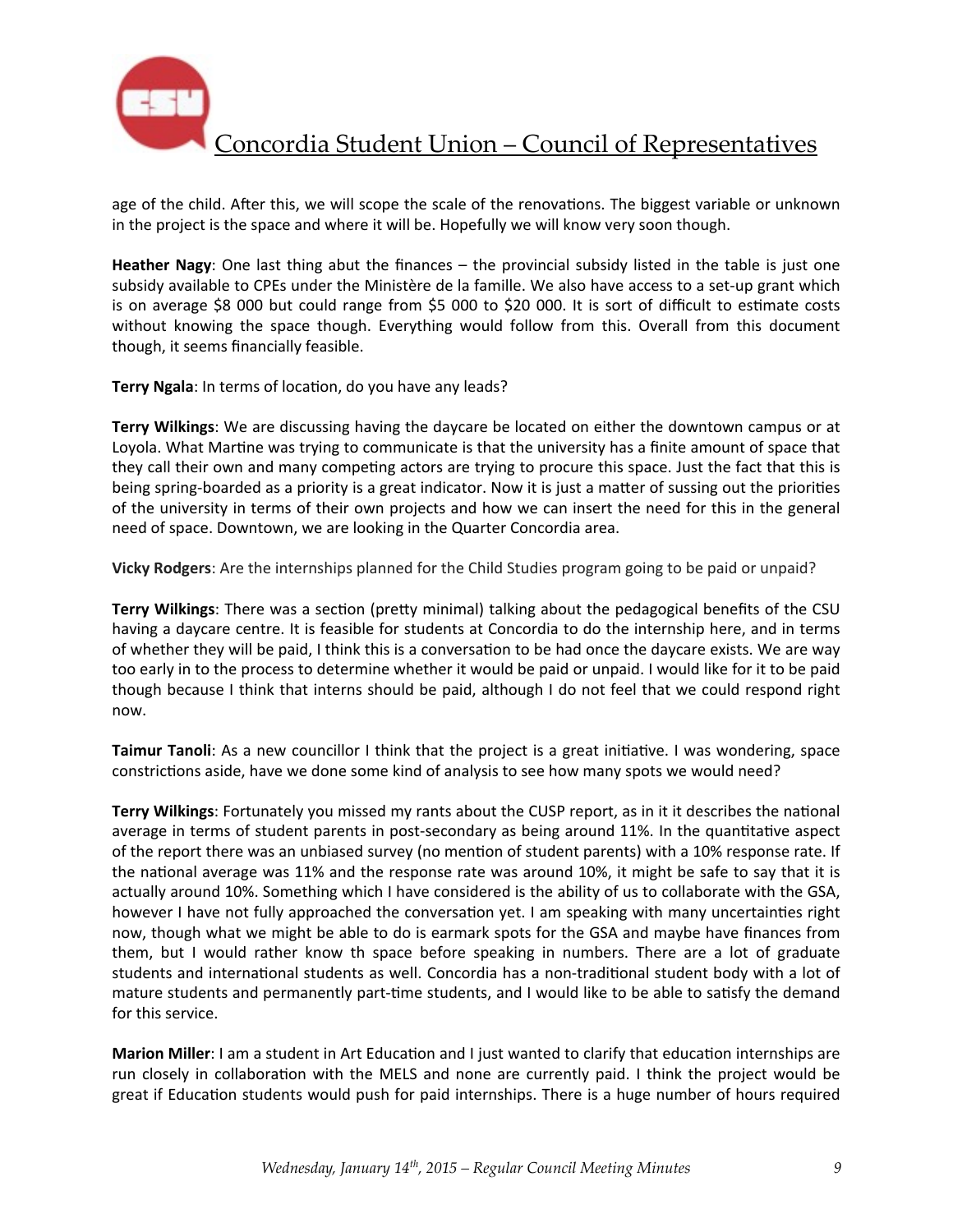

for these, but I think it would be great if we started pushing for paid internships since there are such a large number of stages. I just wanted to separate the two issues.

**Scott Carr**: If I am not mistaken, there is still a significant amount of funding which needs to come from somewhere. Where would it come from? Also, I noticed in terms of insurance, where is that included?

**Heather Nagy**: About the last comment, the set-up costs say without construction, but are also under the assumption that under the CSU, the university administration would graciously grant us their space. Those particular costs you normally see would not be included as it is assumed that the CSU's insurance would be able to cover it. Things like rent and phone were included in the original estimate but we decided to take them out since they are particular to the CSU. In terms of where the money would come from, it would be Council's discretion, but maybe the SSAELC since it is about space.

**Terry Wilkings:** In terms of the start-up costs, that is where we feel that the SSAELC would be used, and in terms of operating costs, there could be a collaboration with the Graduate Students Association (GSA) in terms of subsidies and grants. There has already been a long-term reshuffling of the internal CSU expenses throughout the year, and luckily we assumed that the by-election question would be successful, and seeing as it has been, we have taken that into consideration in terms of constructing longterm plans for the CSU.

**Vicky Rodgers:** What kind of financial range would we be looking at concerning the SSAELC?

**Terry Wilkings:** The reason why we mentioned the big unknown variable is because that will determine the range with respect to this question. If the space bigger, it will be larger, but if the space is smaller, it will reflect that. I would feel a lot more comfortable responding to a range once we know the space.

**Vicky Rodgers:** What is the biggest range possible?

**Benjamin Prunty**: The Advocacy Centre was over \$100 000 and not very large, but this will be larger, though not as large as Reggie's and The Hive. We do not know the specifics.

**James Tyler Vaccaro**: Are you reallocation the existing operating budget or removing funding from other portfolios? Without an increase of the fee levy, is what you are getting at?

**Benjamin Prunty**: Basically, the way we look at the SSAEL, is that at some point it will have to become operating for whatever purpose. Say we buy a building, which is not likely, someone would need to operate the building ,so we would just shift the purpose of the fund. It is not like taking it out of operating and reducing funding to something else though.

**James Tyler Vaccaro**: I know the university runs one or two daycare services at Loyola and the Grey Nuns. Has there been any conversation with the administration to collaborate with these to cut cost and use the space?

**Terry Wilkings:** Absolutely. One element is an outdoor play space, and when exploring these, one possible outcome was the sharing with the Grey Nuns daycare. The university is appreciative of this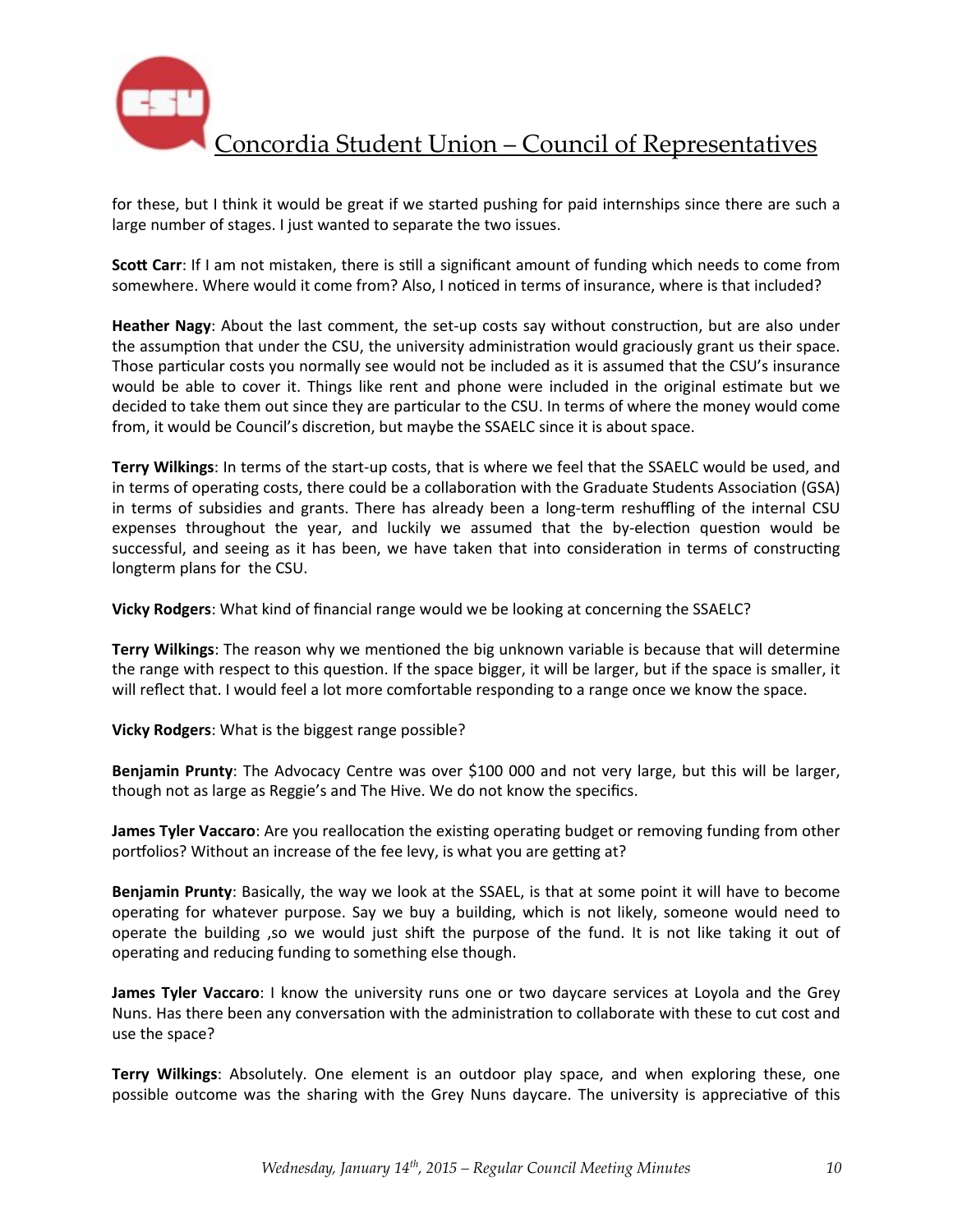

need along with the limited ability to fund this.

### **9. NEW BUSINESS – SUBSTANTIVE**

*No informational new business was discussed at this meeting of Council.* 

### **10. QUESTION PERIOD & BUSINESS ARISING**

**Katherine Bellini**: Since there are new councillors and I take care of ordering of food, does anyone have any dietary needs they would like to share with me? Are there any vegans, gluten-free or vegetarian people?

**Marcus Peters**: This is to Terry – next time you make report, please make the font a lot darker.

**Terry Wilkings:** I will re-re-iterate this to the designers.

**Scott Carr**: What is the Student Space, Accessible Education and Legal Contingency (SSAELC) Fund earning in returns currently?

**Heather Nagy:** We renewed our GICs and they are at 1.4%.

**Scott Carr**: The current CPI is higher. Essentially, we are losing money every day that it is in there.

**Heather Nagy**: No, we are gaining 1.4% as it is a GIC.

**Benjamin Prunty:** We are dealing with it right now. We kind of have complicated mandates for investment firms and bureaucratic structures. We are talking with Divest Concordia and we also have the BDS mandate, and so we are working on these things. Last week we met with an investment firm and we are prioritizing our investments right now, there are just a lot of people to talk to. It is moving forward though.

**Vicky Rodgers:** The 1.4% return, are we talking nominal rate or real rate of return?

**Heather Nagy**: I will say that we invested \$9.2 million, renewed the GIC with Scotia Bank, and have a guaranteed return of 1.4%, so we will get 1.4% on the \$9.2 million. I wrote down the question of what we are losing if we are not invested in something else and will get an answer for you.

**Paul Jerajian**: It is most likely nominal. GICs are 1.4% across the board, nominal.

**Nicholaos Mouzourakis:** The inflation rate was 1.95% in Canada in 2014.

**Scott Carr**: What is going on with our health plan premiums and rates? How much is the margin that the CSU is making one the administrative fee? What ended up happening with that scenario? What are the projections for future years, and how are we dealing with it?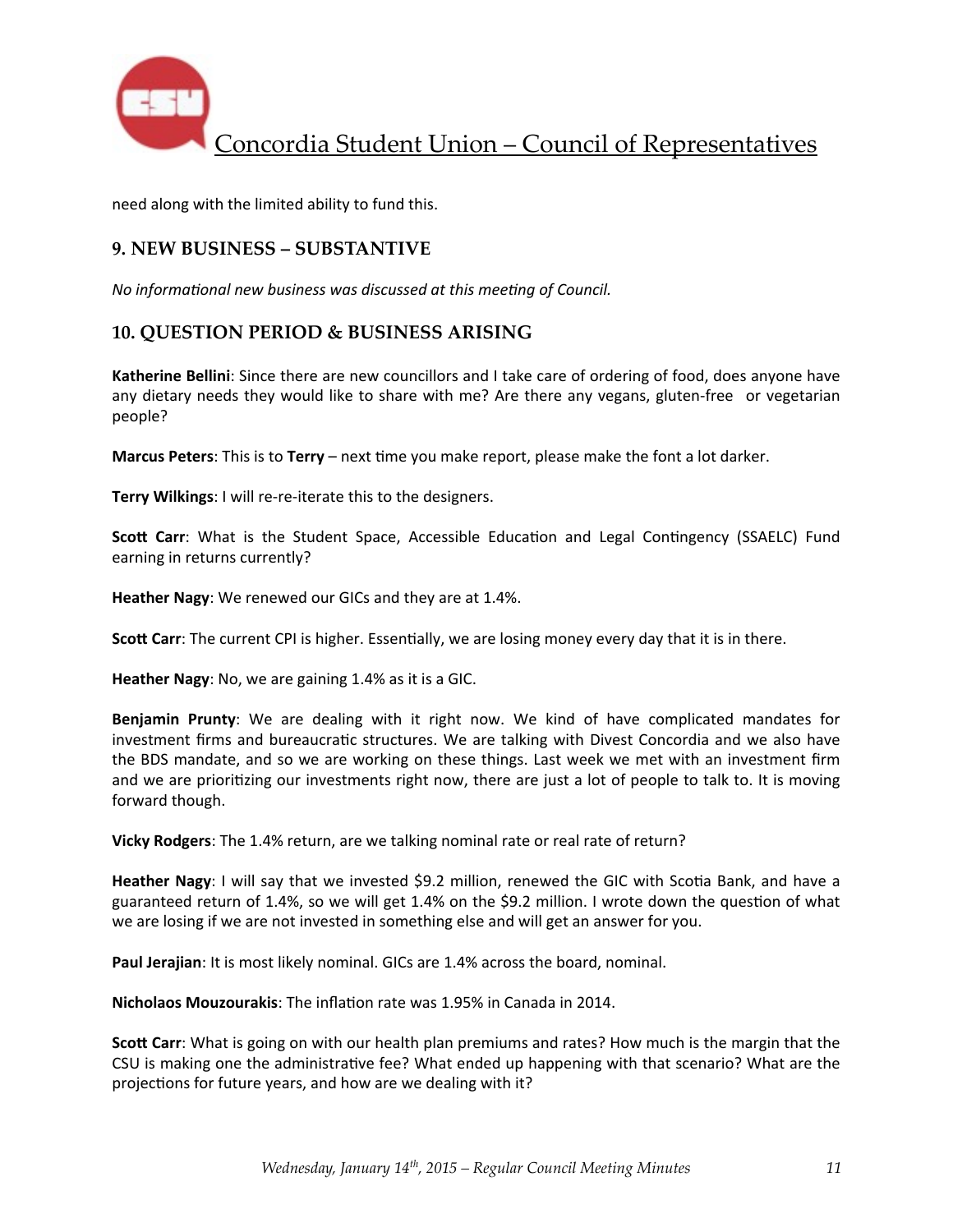

**Heather Nagy**: I feel like I do not have all the answers but I will bring this back for the next meeting. I will put it in my report and bring it back at the next meeting and get in touch. I have a meeting with the Alliance pour la santé étudiante du Québec (ASEQ) on Friday.

**Benjamin Prunty**: It is in the budget. I do not know the specific number either though. Heather and I had a conversation about putting this on the website as soon as possible, although this is not the right number. Basically, what we are at is the top of where we can be before we need to decrease or increase the amount of healthcare we can provide. We have not started these conversations with ASEQ about what we are planning for next year. We will return to Council, though I do not know specifically when, but before elections.

## **11. ANNOUNCEMENTS**

**Matthew Palynchuk**: The Undergraduate Journal of political Science and Political Affairs is asking for submissions. If you have anything related to political science, feel free to submit it.

**Charles Bourassa**: We have an SPF deadline tomorrow at midnight, in roughly 24 hours. The application can be found on the website under Student Life. If you have any questions, contact me during office hours from 12h00-14h00. We have \$5000-\$6000 to be given away.

**Katherine Bellini**: We kind of compiled all of the new clubs we approved this year and it might be interesting to note that there are about fifteen  $(15)$  new clubs that we have approved. This is really exciting and I hope that there will be more coming during the winter semester. If you want more information, contact me and soon and we will update everything on the website.

**Chair:** I wanted to give a thank you to Terry who collected the documents and responded to councillors. Everyone was in good hands, myself included.

## **12. ADJOURNMENT**

**Marcus Peters** moves to adjourn. Seconded by Matthew Palynchuk.

**VOTE** In favour: 19 Opposed: 0 Abstentions: 0

*Motion carries.* 

*Meeting is adjourned at 19h58.*